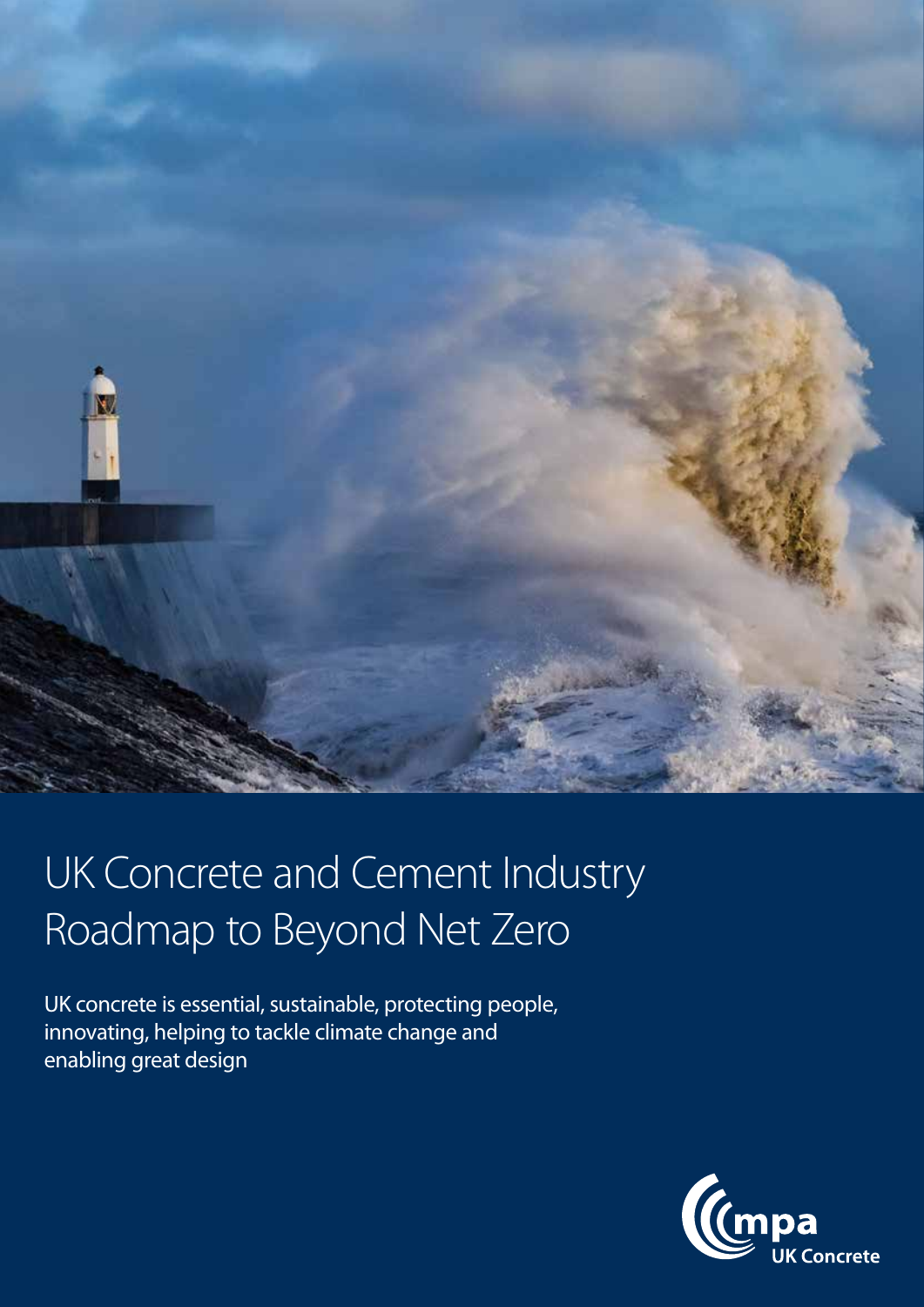Concrete, and the cement used to make it, are essential materials for our economy and our way of life. New homes, schools, hospitals, workplaces, roads and railways, as well as the infrastructure that provides us with clean water, sanitation and energy all require these materials.

UK Concrete represents the UK concrete and cement industry, which is committed to playing its part in the transition to a net zero economy.

There is an opportunity to deliver a net zero concrete and cement industry, reduce emissions from the built environment and support the delivery of the Government's net zero target. We also have the potential to deliver beyond net zero by 2050 – removing more carbon from the atmosphere than we produce each year.

Our industry has a strong track record having already delivered a 53% reduction in absolute carbon dioxide emissions since 1990 – decarbonising faster than the UK economy as a whole.

# Beyond net zero

The consequences of climate change are clear.

Government has committed to deliver net zero emissions by 2050 and the actions we all take today and over the next decades will determine whether we succeed.

### We are committed to building on this early action. This is why the UK concrete and cement industry has prepared this detailed and viable roadmap that sets out a clear pathway to reduce emissions to beyond net zero.

- **Essential** for our economy, homes, buildings, infrastructure and quality of life
- **Sustainable, local and** responsibly sourced
- Protecting people and properties against fire, flooding and other threats
- Tackling climate change and key to a net zero carbon economy
- **Innovating to meet the future** needs of society
- **Enabling great design that** enhances our communities

# **Contents**

We are under no illusion about the scale of the challenge facing our industry and the action required. Achieving net zero will require the wholesale decarbonisation of all aspects of concrete and cement production, supply and use. The concrete and cement industry as one sector alone cannot deliver net zero and we will only be able to go beyond net zero with concerted support from Government, as well as with significant change across the wider construction, energy and transportation sectors.

Our roadmap sets out a credible pathway to delivering net zero concrete and cement by 2050 together with our recommendations about the framework, policy and cross-industry collaboration that are required.

The UK needs to achieve net zero by reducing emissions from all of the materials manufactured and used in the UK without the risk of 'carbon leakage'. Carbon leakage not only moves production emissions offshore but also investment, jobs and economic value, so it is false accounting to use the import of construction materials to reduce UK manufacturing emissions yet increase global emissions.



## UK concrete is…

| Beyond net zero                         | 3         |
|-----------------------------------------|-----------|
| UK concrete and cement carbon emissions | $4 - 5$   |
| Our roadmap explained                   | $6 - 7$   |
| Levers for change                       | $8-9$     |
| Beyond net zero: our roadmap in numbers | $10 - 11$ |
| Collaboration and partnership           | $12 - 13$ |
| Measuring success and next steps        | 14        |
| Glossary                                | 15        |

The UK has the potential to be selfsufficient in the manufacture of concrete and cement, with all of the key raw geological materials abundantly available. Over 95% of UK concrete is already produced in the UK. However, effective regional and national public policy will be needed to maximise the economic value of these UK resources and retain national control over the emissions our society creates.

Concrete is the world's most versatile and sought-after man-made material, made by mixing aggregates with cement and water under strict planning and permitting conditions.

UK concrete, both ready-mixed and precast, is produced from around 1,000 sites nationwide.

Over 90 million tonnes is consumed in a typical year for an amazing range of uses which form the foundation and fabric of our built environment, both onshore and offshore, above ground, on the ground, and below our feet.

# About UK Concrete

UK Concrete is part of the Mineral Products Association (MPA), the trade association for the aggregates, asphalt, cement, concrete, dimension stone, lime, mortar and silica sand industries, and has been set up to represent the UK's concrete industry.

This UK Concrete roadmap to beyond net zero builds on and replaces the UK Cement Industry 2050 Greenhouse Gas Strategy published in 2013.

The UK Concrete roadmap has been developed together with MPA Cement and aligns with the Global Cement and Concrete Association's carbon neutral climate ambition and Cembureau's carbon neutrality roadmap.

The concrete and cement sector is a key part of a combined mineral products industry, which contributes around £18bn to the UK's GDP and directly employs 74,000 people, supporting a further 3.5m jobs.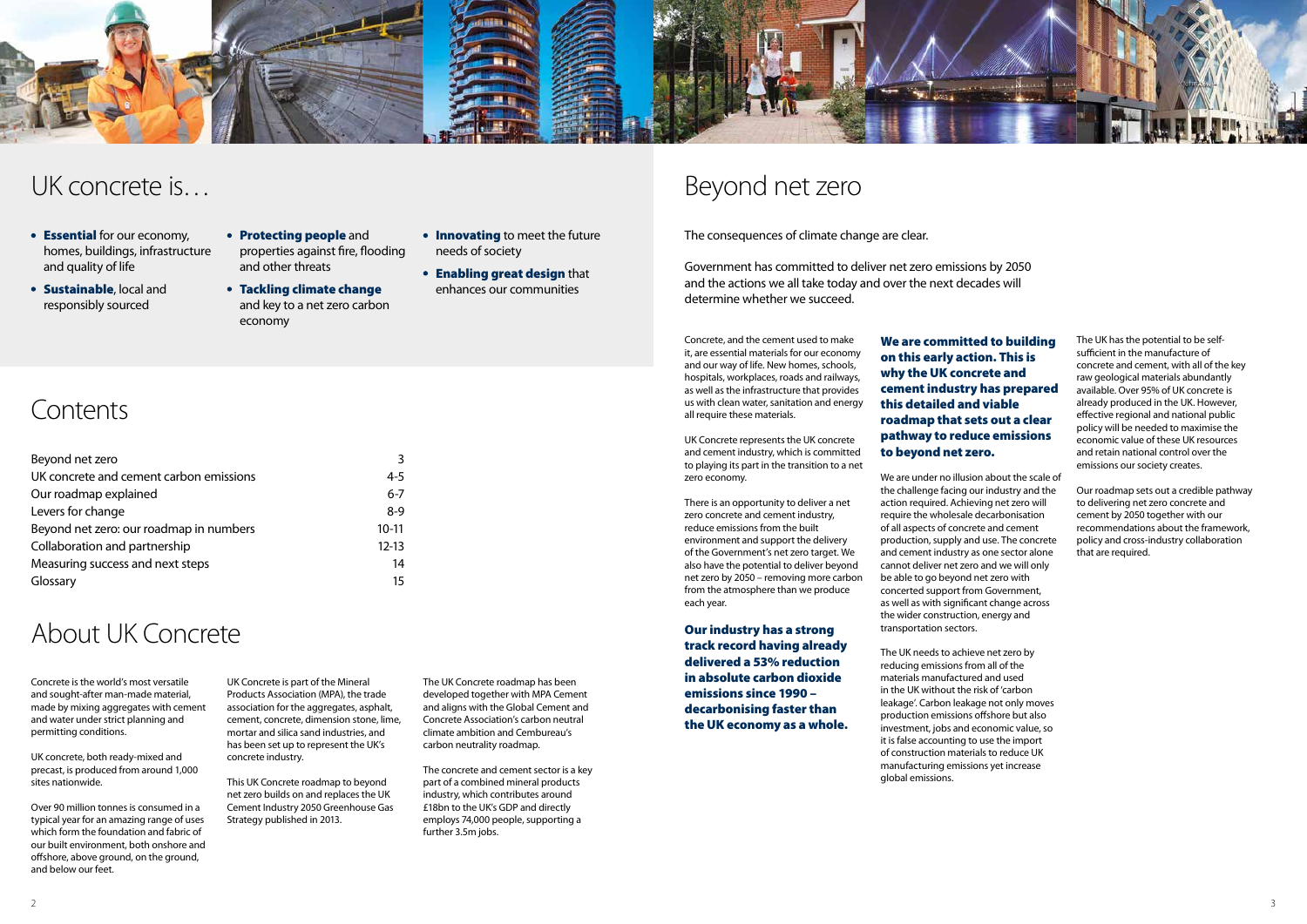UK carbon dioxide emissions from concrete and cement were 7.3 million tonnes in 2018; around 4.4 million tonnes of this was 'process emissions' from clinker production, 2.2 million tonnes from fuel combustion and the remainder from electricity use and transport.

Concrete is a mix of aggregates, cement and water. The principal ingredient in cement is clinker. Clinker production is the main source of carbon dioxide emissions. These arise from the combustion of fuels in the kiln and from 'process emissions' which are a by-product of the chemical reaction that makes clinker. This makes decarbonisation more challenging than simply switching fuel sources, which is the only option for many other industries.

- adopting the latest available technology;
- developing lower carbon cements and concretes, for example, by replacing clinker with lower carbon cementitious materials;
- switching from traditional fossil fuels such as coal and petcoke to the use of waste, waste biomass and waste partbiomass fuels. These alternative fuels now account for 43 per cent of the fuel used, replacing the equivalent of half a million tonnes of coal every year.

The industry has taken considerable early action and due to investment in fuel switching, changes in product formulation, and energy efficiency including plant rationalisation, direct and indirect emissions are 53% lower than 1990.

UK concrete and cement currently account for around 1.5% of UK carbon dioxide emissions, five times lower than the global average where cement accounts for around 7% of emissions. Early action by the UK concrete and cement industry has resulted in emissions already being 53% lower than 1990.<br>Concrete is a locally produced

UK cement manufacturers have already invested hundreds of millions of pounds in decarbonising by:

To get to net zero and beyond, we understand that significant technological, structural and behavioural changes are required by our industry, clients and specifiers of construction materials across buildings and infrastructure, and we stand ready to supply the information, tools, advice and materials needed for the transition.

# UK concrete and cement carbon emissions

- material with an established, national supply chain – the average delivery distance for ready-mixed concrete is only 12km.
- Over 95% of UK concrete is produced in the UK. By comparison, 67% of timber and 60% of steel is imported from around the world.
- Over 90% of UK concrete is certified as 'very good' or 'excellent' by the 'BES 6001 Responsible Sourcing of Construction Products' framework.
- Concrete is 100 per cent recyclable. waste is recycled as aggregates.
- Almost none goes to landfill and 90% of hard construction and demolition
- The industry is a responsible landowner, working closely with bodies including Natural England, the Wildlife Trusts and the RSPB to enhance biodiversity. Between 2009 and 2019 MPA members planted 1.5 million trees and 100km of hedgerows and have created 8,000 hectares of priority habitats.
- The concrete industry is a net consumer of waste, using over 200 times more waste and by-products from other industries than the waste it sends to landfill.

In addition to the significant efforts to reduce carbon emissions, the concrete and cement industry has made significant progress in other areas to enhance its sustainability credentials:

Concrete and cement



Sector contributions to 2018 UK greenhouse gas emissions

**Quarrying raw materials**

 $|$  CO<sub>2</sub>

 $\pm$ 



**Preheating and calcination**

The raw materials are preheated to around 900°C using recovered heat and fuel. The main emissions are from fuel

**CO2**

gypsum and other



| <b>Milling and</b>     |                 |
|------------------------|-----------------|
| blending               | CO <sub>2</sub> |
| Clinker is ground with |                 |

then despatched in bulk tankers or in bags by road or rail.

Emissions arise mainly from transport fuel.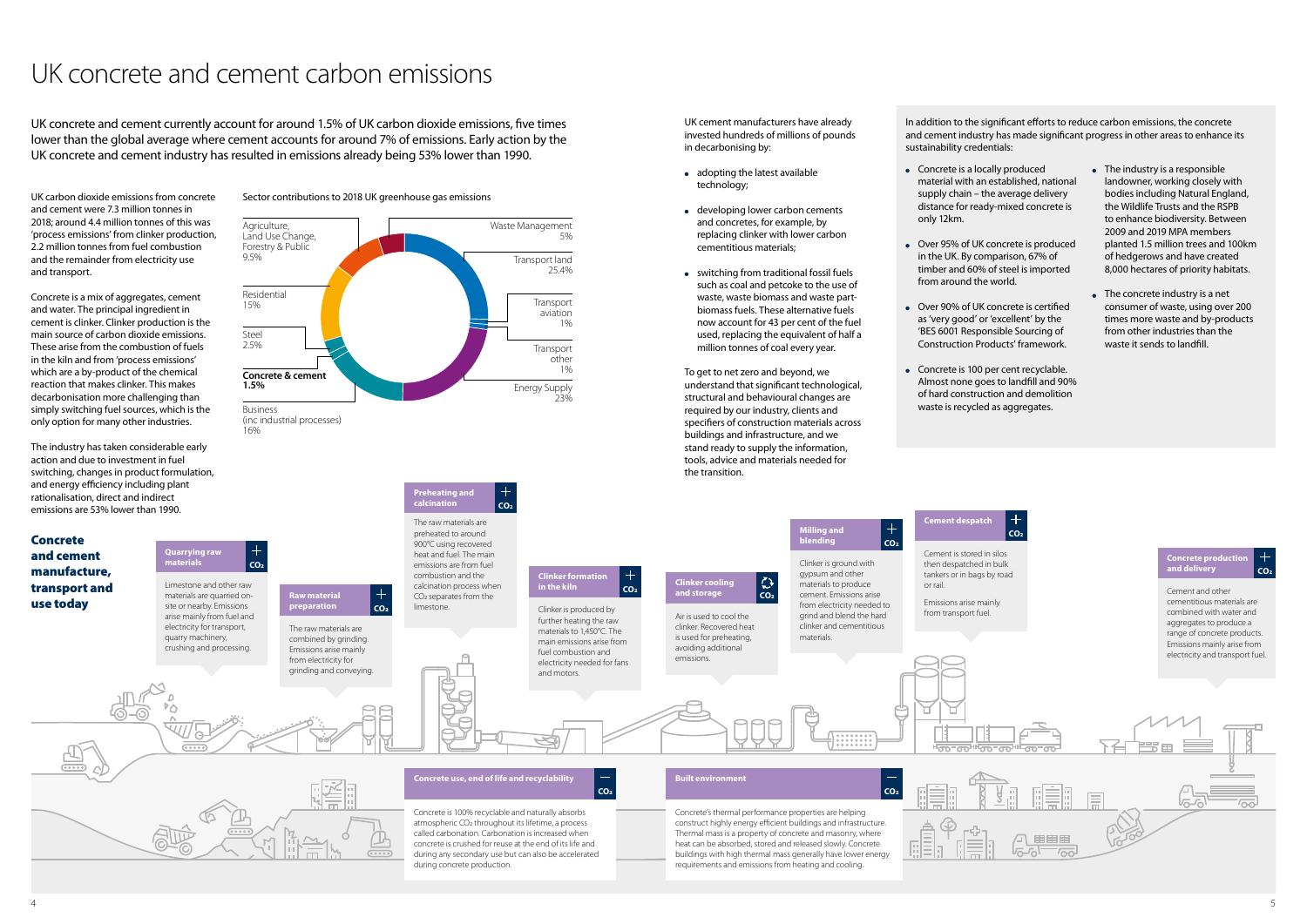Our roadmap is a credible strategy to deliver beyond net zero and it draws on input from all major UK concrete and cement manufacturers.

The roadmap is based on a comprehensive review of the opportunities to decarbonise and a robust net zero model developed by the Mineral Products Association (MPA) using credible references and industry expertise.

Importantly, this model does not rely upon carbon offsetting or offshoring emissions but demonstrates a pathway to beyond net zero through the application of a range of deployable technologies.

# Our roadmap explained

In our roadmap, we optimise the application of existing and emerging manufacturing technologies including energy efficiency, fuel switching, lowcarbon cements and concretes, and carbon capture, use or storage (CCUS) to deliver net zero.

This roadmap is not intended as a lifecycle assessment, but it does include some of the unique whole-life performance credentials of concrete, in use and at end of life. This notably includes carbonation, the ability for concrete to absorb carbon dioxide during its use, and the benefit of using the thermal properties of concrete in buildings to reduce operational emissions.

- The electricity grid will be almost decarbonised by 2050.
- Transport will be almost decarbonised by 2050.
- There will be sufficient zero carbon fuels including biomass waste and hydrogen for cement production.
- Carbon capture for cement production is technologically deployable.
- The UK has appropriate infrastructure for CO2 transport, storage and utilisation.
- Product and design standards allow for lower carbon cement formulations and these are adopted by the market.

These natural, in-use properties of concrete reduce carbon and energy. When the carbon reduction of natural carbonation and thermal mass is accounted for in the roadmap it demonstrates how concrete and cement can go beyond net zero and become net negative.

This roadmap is based on the UK's current level of production of cementitious materials, which was 11.8 million tonnes in 2018, and a concrete production of 90 million tonnes in 2018.

- Concrete naturally absorbs CO2 throughout its lifetime, effectively acting as a carbon sink, due to a process referred to as carbonation. This roadmap assumes the global average rate of natural carbonation of 23%.
- The use of concrete's thermal mass properties can reduce the energy required for heating and cooling buildings. This energy reduction provides an indirect CO<sub>2</sub> saving until energy supply is fully decarbonised.
- MPA calculations show that in 2018 thermal mass had the potential to result in a 0.26% year on year saving of UK electricity consumption. The building stock expected to be in use without the need for air conditioning will have increased by 2050. Therefore, by 2050 the cumulative estimated saving will have grown to 14% of 2050 electricity consumption.

As with all roadmaps for complex and specific industries, we have made a number of considered assumptions in our model for 2050. In the MPA beyond net zero model we assume:

- The model illustrates a potential pathway for the decarbonisation of UK manufactured concrete and cement. Consequently, we have excluded emissions from overseas imports of concrete and cement consumed in the UK.
- The model does not include offsetting using international credits or local action such as tree planting. The tree planting and habitat creation undertaken by MPA members is therefore an additional environmental benefit.
- The model does not include an allocation for the embodied carbon of the construction materials used to build concrete and cement production plants e.g. steelwork and cabling.
- The model does not include an allocation for the potential carbon savings associated with adopting more efficient and lean design of concrete structures. For example, the use of visual concrete reduces the volume of concrete needed and avoids the need for other materials.
- As the model is not a lifecycle assessment, the emissions of the noncementitious constituents of concrete, such as aggregates, reinforcing steel and admixtures, are not included.
- $\bullet$  CO<sub>2</sub> curing, which can be used to accelerate the natural carbonation process of concrete, is not included in the model.

#### Not included in the model

The UK concrete and cement industry supports net zero domestic production, helping to boost economic value and jobs in the UK while meeting the highest environmental standards.

We do not believe that the UK's carbon budgets should be met or partially met by importing goods rather than manufacturing construction materials in the UK.

#### **Assumptions**

#### Key takeaways

- 1 **The UK concrete and cement sector is aiming to go beyond net zero and become net negative, removing more carbon dioxide from the atmosphere than we emit each year.**
- 2 **The roadmap does not rely upon carbon offsetting or offshoring emissions.**
- 3 **The UK's carbon budgets should not be met or partially met by importing goods.**

While the UK Government is aiming for net zero by 2050, the concrete and cement sector is aiming to go beyond net zero and become net negative, removing more carbon dioxide from the atmosphere than it emits each year.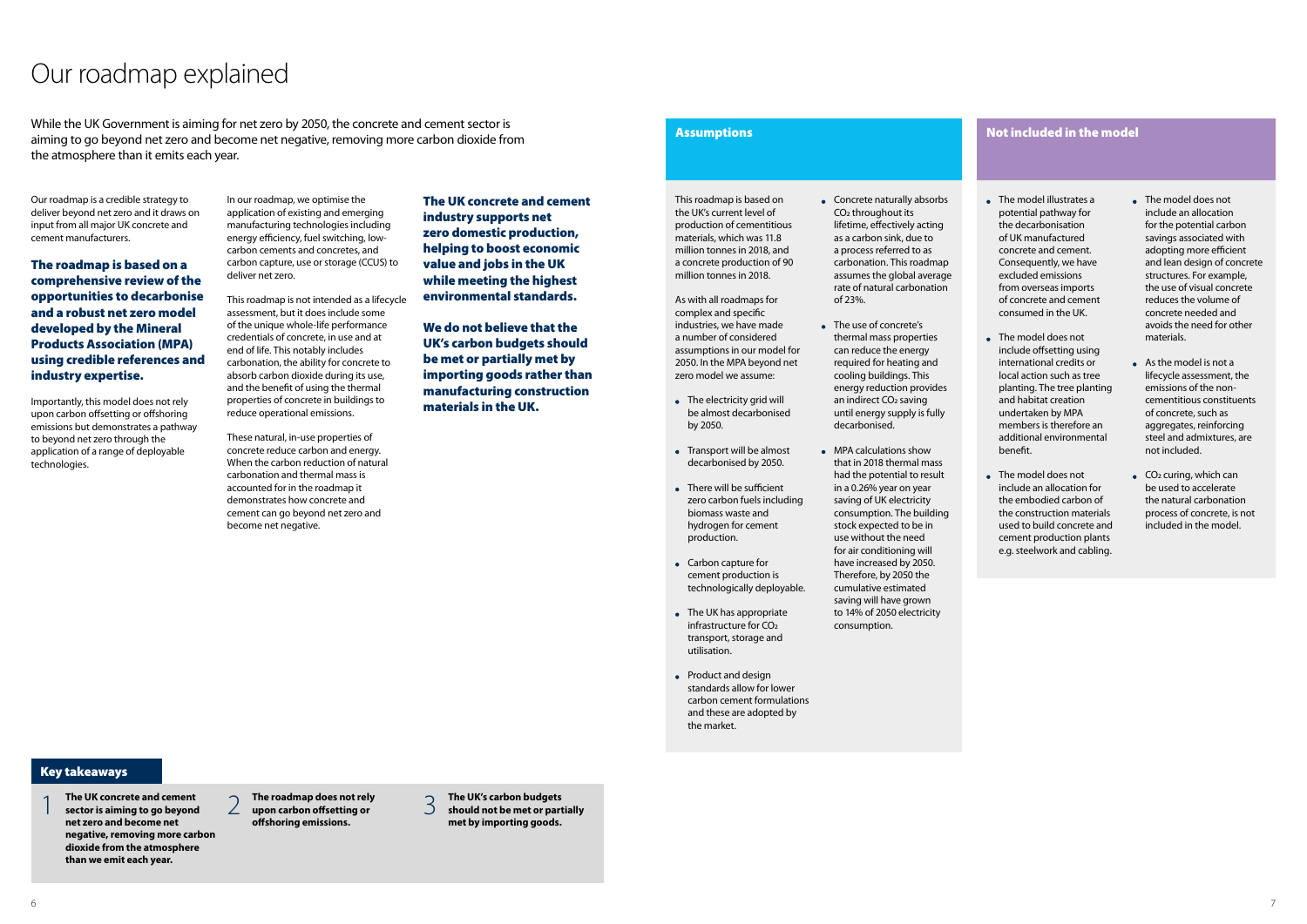#### **D** beyond net zero

#### Carbonation **Thermal mass**

| The following presents<br>the emissions reduction                                                                         | Contribution to net zero from each technology lever by 2050                                                                                                                                                                                                                                                                                                                                                                                                              |                                                                                                                                                                                                                                                                                                                                                                                                     |                                                                                                                                                                                                                                                                                                                                                                                              | <b>Contribution to</b>                                                                                                                                                                                                                                                                                         |                                                                                                                                                                                                                                                                                                                                                                                                                                                                                                                 |
|---------------------------------------------------------------------------------------------------------------------------|--------------------------------------------------------------------------------------------------------------------------------------------------------------------------------------------------------------------------------------------------------------------------------------------------------------------------------------------------------------------------------------------------------------------------------------------------------------------------|-----------------------------------------------------------------------------------------------------------------------------------------------------------------------------------------------------------------------------------------------------------------------------------------------------------------------------------------------------------------------------------------------------|----------------------------------------------------------------------------------------------------------------------------------------------------------------------------------------------------------------------------------------------------------------------------------------------------------------------------------------------------------------------------------------------|----------------------------------------------------------------------------------------------------------------------------------------------------------------------------------------------------------------------------------------------------------------------------------------------------------------|-----------------------------------------------------------------------------------------------------------------------------------------------------------------------------------------------------------------------------------------------------------------------------------------------------------------------------------------------------------------------------------------------------------------------------------------------------------------------------------------------------------------|
| potential of deploying<br>these technology levers,<br>with savings expressed as<br>per tonne of cementitious<br>material. | <b>Indirect emissions</b><br>from decarbonised<br>electricity                                                                                                                                                                                                                                                                                                                                                                                                            | <b>Transport</b>                                                                                                                                                                                                                                                                                                                                                                                    | <b>Low carbon cements</b><br>and concretes                                                                                                                                                                                                                                                                                                                                                   | <b>Fuel switching</b>                                                                                                                                                                                                                                                                                          | <b>Carbon capture,</b><br>usage and storage<br>(CCUS)                                                                                                                                                                                                                                                                                                                                                                                                                                                           |
|                                                                                                                           | <b>Saving</b>                                                                                                                                                                                                                                                                                                                                                                                                                                                            | <b>Saving</b>                                                                                                                                                                                                                                                                                                                                                                                       | <b>Saving</b>                                                                                                                                                                                                                                                                                                                                                                                | <b>Saving</b>                                                                                                                                                                                                                                                                                                  | <b>Saving</b>                                                                                                                                                                                                                                                                                                                                                                                                                                                                                                   |
|                                                                                                                           | 27.05                                                                                                                                                                                                                                                                                                                                                                                                                                                                    | 44.45                                                                                                                                                                                                                                                                                                                                                                                               | 76.28                                                                                                                                                                                                                                                                                                                                                                                        | 99.45                                                                                                                                                                                                                                                                                                          | 390.97                                                                                                                                                                                                                                                                                                                                                                                                                                                                                                          |
|                                                                                                                           | kgCO <sub>2</sub> /t                                                                                                                                                                                                                                                                                                                                                                                                                                                     | kgCO <sub>2</sub> /t                                                                                                                                                                                                                                                                                                                                                                                | kgCO <sub>2</sub> /t                                                                                                                                                                                                                                                                                                                                                                         | kgCO <sub>2</sub> /t                                                                                                                                                                                                                                                                                           | kgCO <sub>2</sub> /t                                                                                                                                                                                                                                                                                                                                                                                                                                                                                            |
|                                                                                                                           | $-4%$                                                                                                                                                                                                                                                                                                                                                                                                                                                                    | $-7%$                                                                                                                                                                                                                                                                                                                                                                                               | $-12%$                                                                                                                                                                                                                                                                                                                                                                                       | $-16%$                                                                                                                                                                                                                                                                                                         | $-61%$                                                                                                                                                                                                                                                                                                                                                                                                                                                                                                          |
|                                                                                                                           | <b>CO<sub>2</sub></b> reduction                                                                                                                                                                                                                                                                                                                                                                                                                                          | CO <sub>2</sub> reduction                                                                                                                                                                                                                                                                                                                                                                           | <b>CO<sub>2</sub></b> reduction                                                                                                                                                                                                                                                                                                                                                              | <b>CO<sub>2</sub></b> reduction                                                                                                                                                                                                                                                                                | <b>CO<sub>2</sub></b> reduction                                                                                                                                                                                                                                                                                                                                                                                                                                                                                 |
|                                                                                                                           | Decarbonising the<br>electricity grid encourages<br>the electrification of the<br>industry. Decarbonising<br>technologies that require<br>electricity include plasma<br>energy and CCUS. Using<br>technologies such as these<br>could increase electricity<br>use by 80% to 130%.<br>Advanced manufacturing<br>techniques, such as<br>artificial intelligence (AI)<br>and automation, will<br>deliver efficiencies in the<br>operation of concrete and<br>cement plants. | Decarbonising delivery<br>transport is realised<br>through a move away<br>from petrol and diesel.<br>Investment in new<br>fleet and reducing road<br>transport miles reduces<br>carbon emissions.<br>Through investment in<br>infrastructure, the industry<br>has increased its use of<br>rail freight, supporting<br>a modal shift from road<br>to rail and a reduction in<br>transport emissions. | Innovations in concrete<br>mix design, to utilise<br>lower emission<br>constituents, are enabled<br>by revisions to product<br>and building standards.<br>These low carbon<br>products are adopted and<br>used increasingly in our<br>built environment.<br>Research and<br>development in clinker<br>content, alternative<br>binders and cement<br>formulations reduce<br>carbon emissions. | The availability of biomass<br>wastes is sufficient to<br>generate over 70% of<br>the heat used for cement<br>production.<br>UK investment in hydrogen<br>production, delivery<br>networks and successful<br>industry research enables<br>the use of hydrogen, plasma<br>or other new heating<br>technologies. | UK investment in<br>infrastructure and successful<br>industry research enables the<br>use of CCUS technologies.<br>This transformative<br>technology represents<br>the most significant and<br>technically disruptive<br>investment in the roadmap.<br>The CO <sub>2</sub> reduction of 61%<br>enables the industry to<br>achieve net zero manufacture<br>by 2050. The use of CCUS and<br>biomass have the potential to<br>make a greater contribution<br>to the roadmap and achieve<br>net negative emissions. |
|                                                                                                                           |                                                                                                                                                                                                                                                                                                                                                                                                                                                                          |                                                                                                                                                                                                                                                                                                                                                                                                     | \ ImL                                                                                                                                                                                                                                                                                                                                                                                        |                                                                                                                                                                                                                                                                                                                |                                                                                                                                                                                                                                                                                                                                                                                                                                                                                                                 |
|                                                                                                                           |                                                                                                                                                                                                                                                                                                                                                                                                                                                                          |                                                                                                                                                                                                                                                                                                                                                                                                     | $\frac{1}{2}$                                                                                                                                                                                                                                                                                                                                                                                | 鳫                                                                                                                                                                                                                                                                                                              | $\mathcal{F}$                                                                                                                                                                                                                                                                                                                                                                                                                                                                                                   |

Carbonation, the process where concrete absorbs CO2 from the atmosphere throughout its lifetime, is recognised in UK accounting of greenhouse gases.

When the global average carbonation rate of 23% is applied to the UK this means that it can contribute to a further 12% CO2 reduction. By 2050, techniques to optimise and accelerate carbonation could be used to increase its contribution.

画面

 $\overline{O}O$ 

亩

Thermal mass is a property of heavyweight materials like concrete and masonry where heat can be absorbed, stored and released, reducing the energy needed to heat and cool buildings. The use of lifecycle assessment and post-occupancy evaluations demonstrate the carbon and energy savings from smart thermal mass contributing to the demand side response to climate change.

The cumulative deployment of concrete's thermal mass produces a building stock which has an estimated 14% saving of 2050 UK electricity consumption from avoided heating and cooling. This equates to 44% of 2018 concrete and cement emissions levels.

# Levers for change

There are no silver bullets to mitigate climate change or achieve net zero emissions; decarbonising UK cementitious materials and concrete will require a portfolio of seven technology levers. Most of these will need to be supported by Government and local public policy over the long term and all will require concerted action and investment.

# **-12%**

#### Further CO2 reduction Further CO2 reduction

# **-44%**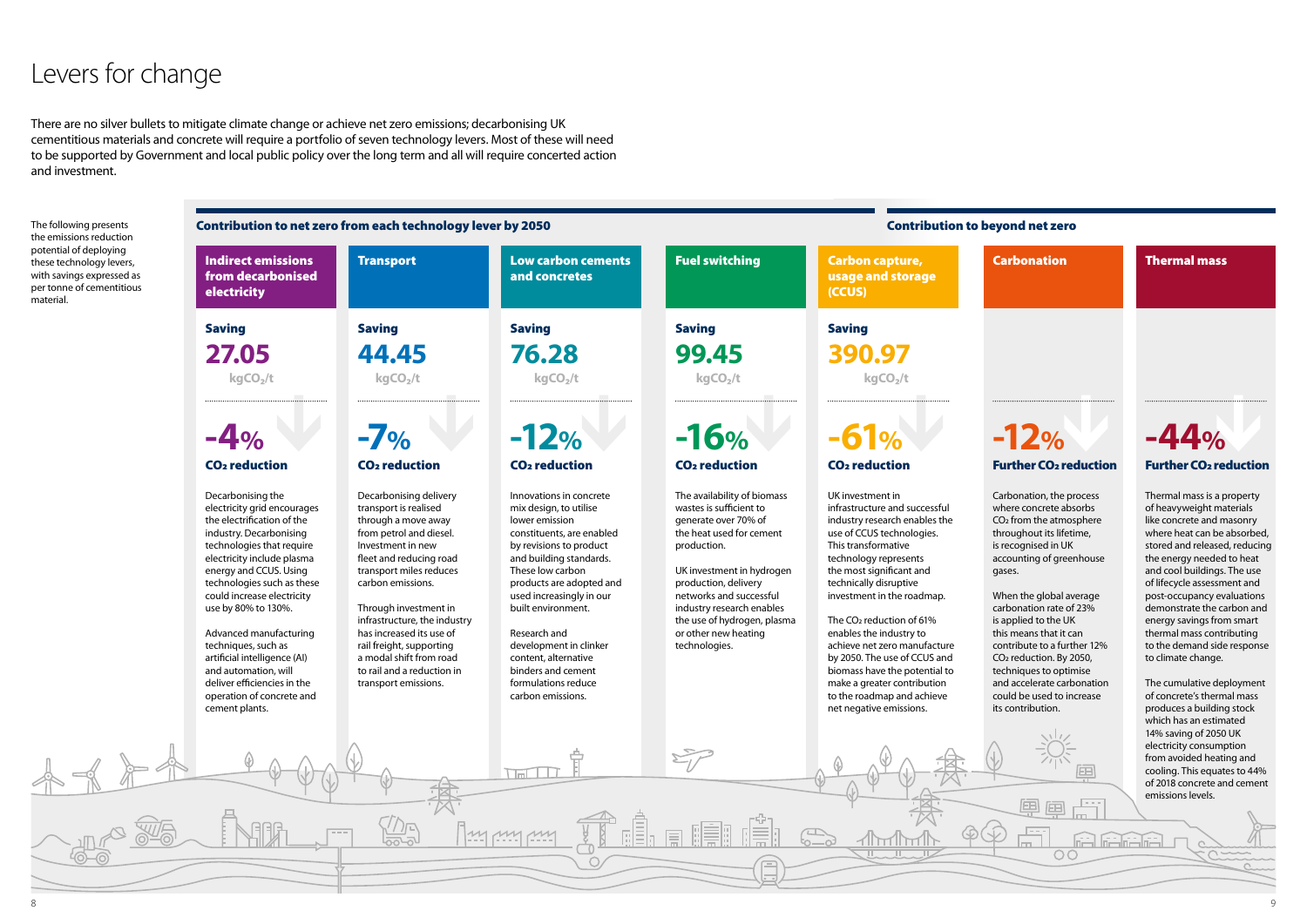

Carbonation Thermal mass

-100%

### 250%



Further CO2 reduction



Contribution to beyond net zero from each technology lever

# Beyond net zero: our roadmap in numbers

Delivering beyond net zero is not a linear process but we forecast that seven technology levers will play an important and active part in delivering beyond net zero for concrete and cement.

#### Absolute 2050 CO2 emissions reductions compared to 2018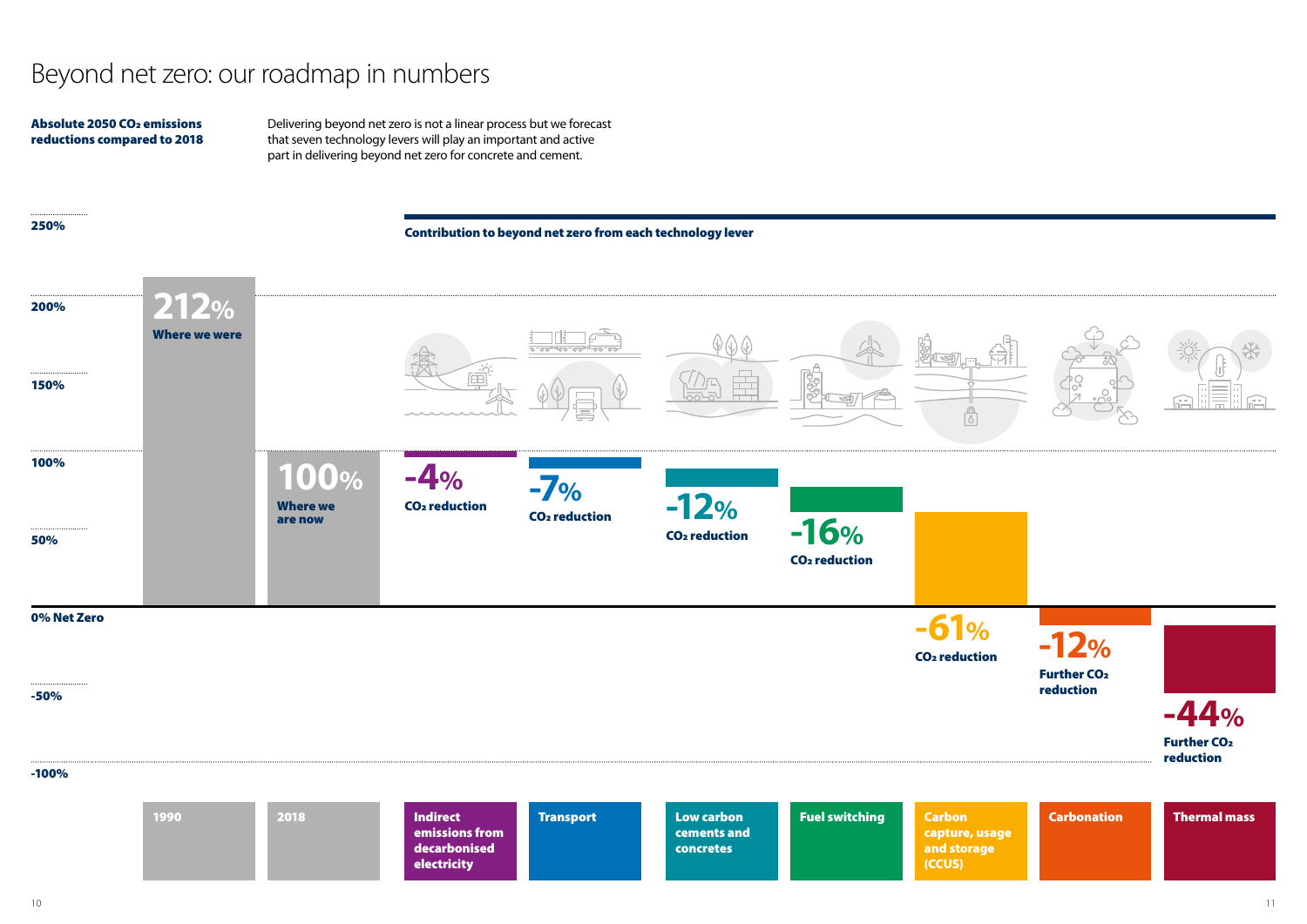Underpinning this is the need for aligned investment in the infrastructure that is required to enable the decarbonisation of concrete and cement manufacturing and its value chain. This includes, for example, decarbonised transport, decarbonised electricity and energy, CO<sub>2</sub> transport, storage and utilisation, as well as changes to codes and standards for concrete.

There is a need for long term support for hard-to-abate sectors from Government similar in scale to the policy and financial support that has driven renewables development and deployment.

# Collaboration and partnership

Rising to the challenge of net zero emissions will require significant behavioural and technological changes across society. Economists are confident that in the long term the cost of climate inaction will outweigh the cost of action. Importantly though, this high-level assumption does not consider that the short term costs could considerably outweigh the short term benefits with consequential impacts on UK businesses and jobs.

As renewable energy has become much more cost competitive there should be scope to refocus Government support for essential energy intensive industries, where deep decarbonisation, and the parallel investment in enabling infrastructure, currently presents unmanageable competitive or financial risk.

As a major consumer of mineral products, Government can also help to promote locally produced construction materials, support local economies and exercise precautionary climate change adaptation.

#### **Process** development

Government and industry will need to work in close collaboration, to build a shared understanding and pathway to net zero, one where policy, financial and infrastructure enablers are coordinated to support the sector's decarbonisation and to manage a just transition.

#### Government – net zero enablers

There are a number of actions required by Government and industry:

#### Industry – technology and infrastructure accelerators

## ment

d invest in new n raw materials e-calcined raw to accelerate n product ent.

wer clinker nd concretes. binders and rmulations. nd facilitate se innovative



| ounting                                                                                                                                                                                                                                                                                                                    | <b>Regulation</b>                                                                                                                                                                                                                                                                                                                                                                                                                                                                                                                                                                  | <b>Finance</b>                                                                                                                                                                                                                                                                                                                                                                                                                                                                                                                                                                                                                                                                                                                                                                                                        | <b>Infrastructure</b>                                                                                                                                                                                                                                                                                                                         | <b>Standards</b>                                                                                                                                                                                                                                                                                                                        | <b>Product</b><br>develop                                                                                                                                                                     |
|----------------------------------------------------------------------------------------------------------------------------------------------------------------------------------------------------------------------------------------------------------------------------------------------------------------------------|------------------------------------------------------------------------------------------------------------------------------------------------------------------------------------------------------------------------------------------------------------------------------------------------------------------------------------------------------------------------------------------------------------------------------------------------------------------------------------------------------------------------------------------------------------------------------------|-----------------------------------------------------------------------------------------------------------------------------------------------------------------------------------------------------------------------------------------------------------------------------------------------------------------------------------------------------------------------------------------------------------------------------------------------------------------------------------------------------------------------------------------------------------------------------------------------------------------------------------------------------------------------------------------------------------------------------------------------------------------------------------------------------------------------|-----------------------------------------------------------------------------------------------------------------------------------------------------------------------------------------------------------------------------------------------------------------------------------------------------------------------------------------------|-----------------------------------------------------------------------------------------------------------------------------------------------------------------------------------------------------------------------------------------------------------------------------------------------------------------------------------------|-----------------------------------------------------------------------------------------------------------------------------------------------------------------------------------------------|
| onal net zero goal on<br>ion emissions, in addition<br>targets for territorial<br>, to ensure net zero is not<br>rtially met by closing<br>acturing and importing<br>tead.<br>he accuracy of UK emissions<br>by ensuring national<br>se gas accounting includes<br>ermanently captured and<br>the carbonation of concrete. | Ensure that the UK electricity system<br>is regulated to provide decarbonised<br>electricity at internationally<br>competitive prices to industrial<br>customers throughout the transition<br>to net zero.<br>Provide regulatory certainty in<br>climate change policy to create long<br>term visibility for company capital<br>investment programmes, which have<br>long payback periods.<br>Require that CO <sub>2</sub> emissions from<br>buildings and infrastructure are<br>assessed over their whole-life and<br>introduce this principle into public<br>procurement policy. | Provide financial support to assist energy<br>intensive industries with transitional<br>support for research, innovation and<br>deployment of low carbon technologies,<br>including:<br>• Support the provision and use of<br>biomass and waste biomass in directly<br>fired operations/industrial combustion<br>activities (equivalent to the support<br>offered to boilers and heaters).<br>• Introduce a 'Beyond Net Zero Cement<br>Support Programme' to finance a<br>commercial scale UK cement industry<br>waste biomass fuelled carbon capture<br>demonstrator.<br>• Announce a robust financial support<br>model for the capital and operational<br>costs of carbon capture no later than<br>2021, so that the technology can be<br>developed, deployed and become an<br>investable proposition in the 2030s. | Support the creation of a<br>public and/or private UK<br>CO <sub>2</sub> transport and storage<br>(T&S) network available to<br>all cement producers and<br>to underwrite the main<br>costs and risk of T&S.<br>Support the development<br>of a zero carbon gas<br>(hydrogen/biomethane)<br>network and market at<br>cost competitive prices. | Work with stakeholders<br>and the supply chain<br>to accelerate the<br>development and use<br>of standards to promote<br>lower carbon cements<br>and concretes.<br>Ensure that embodied<br>and operational CO <sub>2</sub><br>are never separated to<br>ensure that comparisons<br>are made on a whole-life<br>basis.<br>$\circ$<br>000 | Source and<br>low carbon<br>such as pre-<br>materials to<br>low carbon<br>developme<br><br>Develop low<br>cements an<br>alternative<br>cement for<br>Promote an<br>use of these<br>materials. |
|                                                                                                                                                                                                                                                                                                                            |                                                                                                                                                                                                                                                                                                                                                                                                                                                                                                                                                                                    | • Support for the development of $CO2$<br>utilisation processes and markets for<br>products consuming captured CO2 to                                                                                                                                                                                                                                                                                                                                                                                                                                                                                                                                                                                                                                                                                                 | <b>Key takeaways</b>                                                                                                                                                                                                                                                                                                                          |                                                                                                                                                                                                                                                                                                                                         |                                                                                                                                                                                               |
|                                                                                                                                                                                                                                                                                                                            |                                                                                                                                                                                                                                                                                                                                                                                                                                                                                                                                                                                    | enable emissions removals.                                                                                                                                                                                                                                                                                                                                                                                                                                                                                                                                                                                                                                                                                                                                                                                            | <b>Industry and Government</b><br>must work in close                                                                                                                                                                                                                                                                                          | A 'just transition' to net zero<br>should not compromise<br>$\sim$ $\sim$ $\sim$ $\sim$                                                                                                                                                                                                                                                 |                                                                                                                                                                                               |

## CO<sub>2</sub> acc

Set a natio consumpt to current emissions met or part UK manuf goods inst

Improve th reporting greenhou the  $CO<sub>2</sub>$  permanently stored by Investigate modification of the manufacturing process to optimise application of decarbonised electricity, incorporate capture technology and switch to low carbon fuels.

Optimise the use of waste biomass as a replacement for fossil fuels to ensure that the maximum value is gained from waste biomass and investigate innovative energy sources such as hydrogen and electrification of heat.



It is vital to ensure a 'just transition', which maintains the competitiveness of UK manufacturing and jobs, and which is fair to consumers and society. As part of this, it is also important that UK territorial emissions are not replaced by carbon leakage where imported goods shift the environmental issue abroad, driven by unequal carbon cost.

Implementing the technological changes to decarbonise concrete and cement manufacturing will require significant long term action and investment by the sector.

> **collaboration to develop a shared understanding and pathway to net zero.**

**the competitiveness of UK manufacturing and jobs nor export emissions abroad.**

3 **Long-term investment from Government will be required to support essential energy intensive industries to decarbonise.**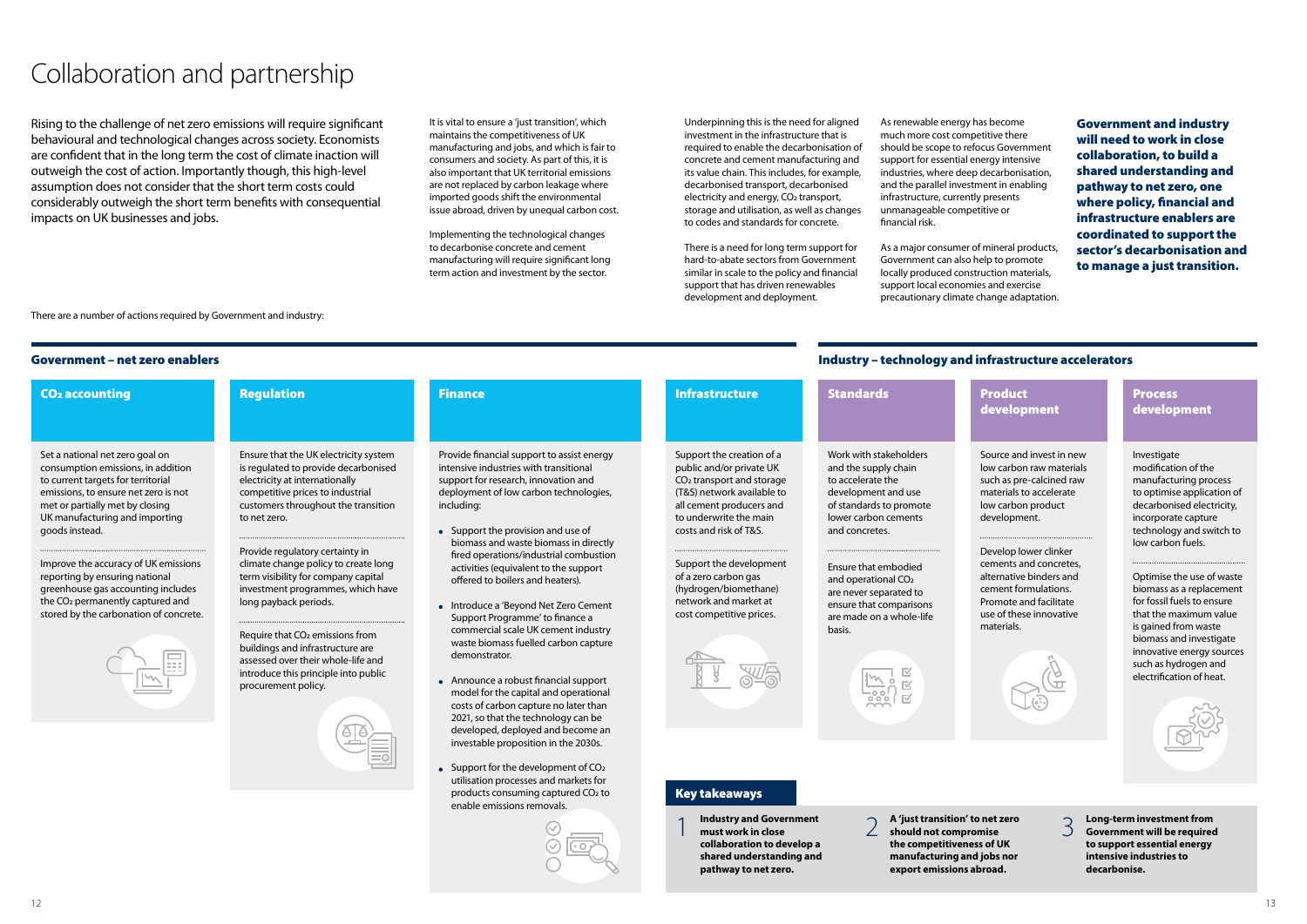**Aggregates:** the major component of concrete by volume are aggregates including gravel, sand and crushed rock. Most are naturally occurring and inherently low carbon products that require little processing and are usually locally sourced. Secondary aggregates, which are typically industrial by-products, may also be specified for use in structural concrete. For example: china clay waste is a secondary granite aggregate and blast-furnace slag aggregate is a by-product of the iron and steel industry.

**Biomass:** the use of organic materials for the production of a renewable source of energy. In cement production today, the biomass is sourced from waste remaining after a previous use. This includes waste packaging, processed sewage pellets, waste textile fibres or the natural rubber fraction of tyres.

**Carbon dioxide (CO<sub>2</sub>) curing:** using carbon dioxide as an alternative to water to 'cure' or allow concrete to achieve its desired characteristics and strength. This not only speeds up this process but also accelerates the natural capture of carbon dioxide from carbonation.

**Carbonation:** the ability of concrete to naturally absorb carbon dioxide from the atmosphere throughout its lifetime, at end of life and in any secondary use.

#### **Carbon capture, usage and storage**

**(CCUS):** a process which enables carbon dioxide emissions to be captured rather than released into the atmosphere. Captured emissions are either lockedup in long-term storage or used in other industrial processes, e.g. for the accelerated carbonation of concrete.

**Carbon emissions:** the release of the greenhouse gas carbon dioxide into the atmosphere.

**Carbon leakage:** the displacement or increase in global emissions resulting from businesses relocating their production, investment and associated emissions abroad. This can occur when a carbon price leads to certain industrial activities being at a competitive disadvantage compared to their counterparts in countries without an equivalent carbon cost.

**Carbon offsetting:** compensating for emissions produced by purchasing 'carbon credits' or funding separate carbon-saving projects that are equivalent, in full or in part, to your own impact.

**Carbon sink:** a natural or artificial entity that absorbs and stores some carbon from the atmosphere for an indefinite period. The removal of carbon dioxide from the atmosphere by a carbon sink is a process known as carbon sequestration.

**Cement:** the hydraulic binder which acts like a glue to fuse the ingredients of concrete together allowing it to set, harden and strengthen. It is a powdery material manufactured by heating raw materials including limestone and clay to high temperatures in a kiln to create clinker, which is then ground with gypsum and other materials to produce grey Portland cement.

**Cementitious:** having the characteristics of, or relating to, cement. Secondary cementitious materials (SCMs) are generally by-products of other industrial processes such as fly ash and ground granulated blast furnace slag (GGBS) that are used as part of cement or concrete.

**Clinker:** the principle constituent of cement, clinker is produced by heating raw materials such as limestone with other materials such as clay to 1450°C. Its manufacture is typically the most energy and emissions intensive part of cement and concrete production.

**Concrete:** the most widely used, versatile construction material in the world, made of coarse aggregate such as crushed rock and gravel, fine aggregate such as sand, water and cement. Concrete is available as ready-mixed and precast concrete products including blocks, pipes and tunnel sections.

**Consumption emissions:** emissions associated with the production of goods consumed in a region or country. This includes emissions from products and goods manufactured domestically and those that are produced outside of the region or country and imported.

**Direct/indirect emissions:** greenhouse gases emitted from activities under the industry's control such as from burning fuel for cement production are direct emissions; those from sources outside of its control including from the electricity it purchases are indirect emissions.

**Embodied carbon:** the carbon dioxide emitted during manufacturing or production of a material or asset up to the point of use.

**Energy intensive industries:** sectors and industries where energy usage and costs are a high proportion of production costs and which include companies that are typically exposed to international competition.

**Hard-to-abate sectors:** large-scale, heavy industrial sectors which are recognised as requiring higher investment and policy support to fully decarbonise due to the complex chemical and thermodynamic characteristics of the production processes.

**Net zero:** the achievement of an overall balance between carbon dioxide emitted and the amount that is removed from the atmosphere.

**Net negative / beyond net zero:** removing more carbon dioxide from the atmosphere than is emitted overall.

**Plasma energy:** thermal energy generated by the ionisation of pressurised inert gas passing through an electric arc.

**Process emissions:** in cement manufacture, the carbon dioxide emitted from the breakdown of limestone raw materials when exposed to high temperature during the calcination process of clinker manufacture. During calcination carbon dioxide separates from the calcium carbonate (limestone) when it is heated to around 900°C.

**Thermal mass:** the property of heavyweight materials e.g. concrete and masonry, where heat can be absorbed, stored and released slowly. Buildings with high thermal mass generally have lower energy requirements for heating and cooling and active thermal mass management can help to lessen the demand on energy grids.

**Whole-life performance:** for a building or structure, the means of measuring e.g. environmental and/or cost performance from construction all the way through its occupation or use to the end of life when it may be demolished or repurposed.

# Glossary

#### Robust UK greenhouse gas accounting

The MPA believes that for the UK to provide a robust account of its progress to net zero it needs to take responsibility for emissions from both materials and goods produced in the UK as well as those that the UK imports and consumes. As part of this, a significant shortcoming in UK net zero legislation is that emissions targets can be met or partially met by simply offshoring emissions.

The Office for National Statistics has recently highlighted the divergent trend between the UK's territorial emissions and consumption-based emissions including the net import of goods. This divergent trend highlights that the UK is increasingly offshoring its environmental responsibility. For concrete and cement this currently equates to 2.6 million tonnes of foreign manufactured cement and 1.85 million tonnes of CO2 that the UK is not taking environmental responsibility for.

It is recognised that the UK concrete and cement industry represents a hardto-abate sector and this roadmap is a significant milestone on the UK's path to net zero by 2050. Concrete and cement can also make an immediate contribution by adopting a national carbonation factor into UK greenhouse gas accounting. The MPA is working to demonstrate to UK Government the quantum of carbon absorption provided by the carbonation of UK concrete to establish this national carbonation factor.

### The journey to beyond net zero concrete and cement

The UK concrete and cement industry is already committed to transparency and publishes reports detailing its environmental performance, including CO2 emissions, every year.

The changes needed to enable the industry to meet our beyond net zero emissions target will require a collaborative approach, working proactively with all levels of Government and local policy makers as well as the wider construction, energy and transportation sectors.

As an example, the MPA is currently working collaboratively to develop, test and demonstrate low carbon multicomponent cements. Additionally, in partnership with the Department for Business, Energy & Industrial Strategy (BEIS), the MPA is trialling innovative fuel mixes involving biomass, hydrogen and plasma technology to demonstrate that a 'net zero' fuel mix, with no reliance on fossil fuels, is possible.

Moving forward, the industry will report progress against the projects and innovations that will enable the carbon reduction contribution of the technology levers detailed in our roadmap to be realised.

#### A net zero built environment – a concrete commitment

Concrete is the world's most versatile construction material and is essential for our economy and our way of life, now and in the future. The whole-life performance credentials of concrete, including being 100% recyclable at end of life, mean that concrete is an essential part of a sustainable, circular, net zero economy.

For well over a decade, the concrete and cement sectors have been working, alongside other constituent materials such as aggregates, admixtures and reinforcement steel, as part of the concrete industry Sustainable Construction Strategy. The strategy reports on a number of indicators associated with industry performance including CO2, and to date has focused on actions that are in the direct control of the industry.

Through MPA The Concrete Centre, the industry supports proactive engagement with clients and specifiers to provide technical best practice. This enables professionals working across the built environment lifecycle to design in concrete and achieve the highest sustainability standards and meet design codes. A key focus of this industry investment is to promote the efficient use of concrete and cement as well as aid the construction of low carbon buildings and infrastructure.

Moving forward, the 2020 revision of the UK Concrete Sustainable Construction Strategy to 2030 recognises the need to accelerate the adoption of lower carbon concrete. While these lower carbon materials are being produced and widely available now, current uptake is slow and increased efforts will be made to promote their sustainability benefits. Similarly, the Strategy calls for an increase in expertise on how to design out carbon and design in material efficiency, resilience, wellbeing and biodiversity.

Significant collaborative effort throughout the supply chain and the wider construction sector is needed to embed more sustainable behaviours and enable the technologies to be deployed that can achieve beyond net zero for concrete, for buildings, for infrastructure and deliver the climate mitigation and adaptation needed to protect UK society. This detailed and viable roadmap is part of a clear pathway to achieving these goals.

# Measuring success and next steps

Key takeaways

1 **Delivering beyond net zero requires our industry and all levels of Government together with the wider construction, energy and transportation sectors to work collaboratively.** 2 **We need to accelerate the uptake of lower carbon concrete and embed more sustainable behaviours across the construction industry.**

3 **The concrete and cement industry will report progress against the projects and innovations outlined in the roadmap that will enable it to reach and go beyond net zero.**

The UK concrete and cement industry's journey to beyond net zero will be underpinned by transparent reporting and proactive engagement with Government and stakeholders.